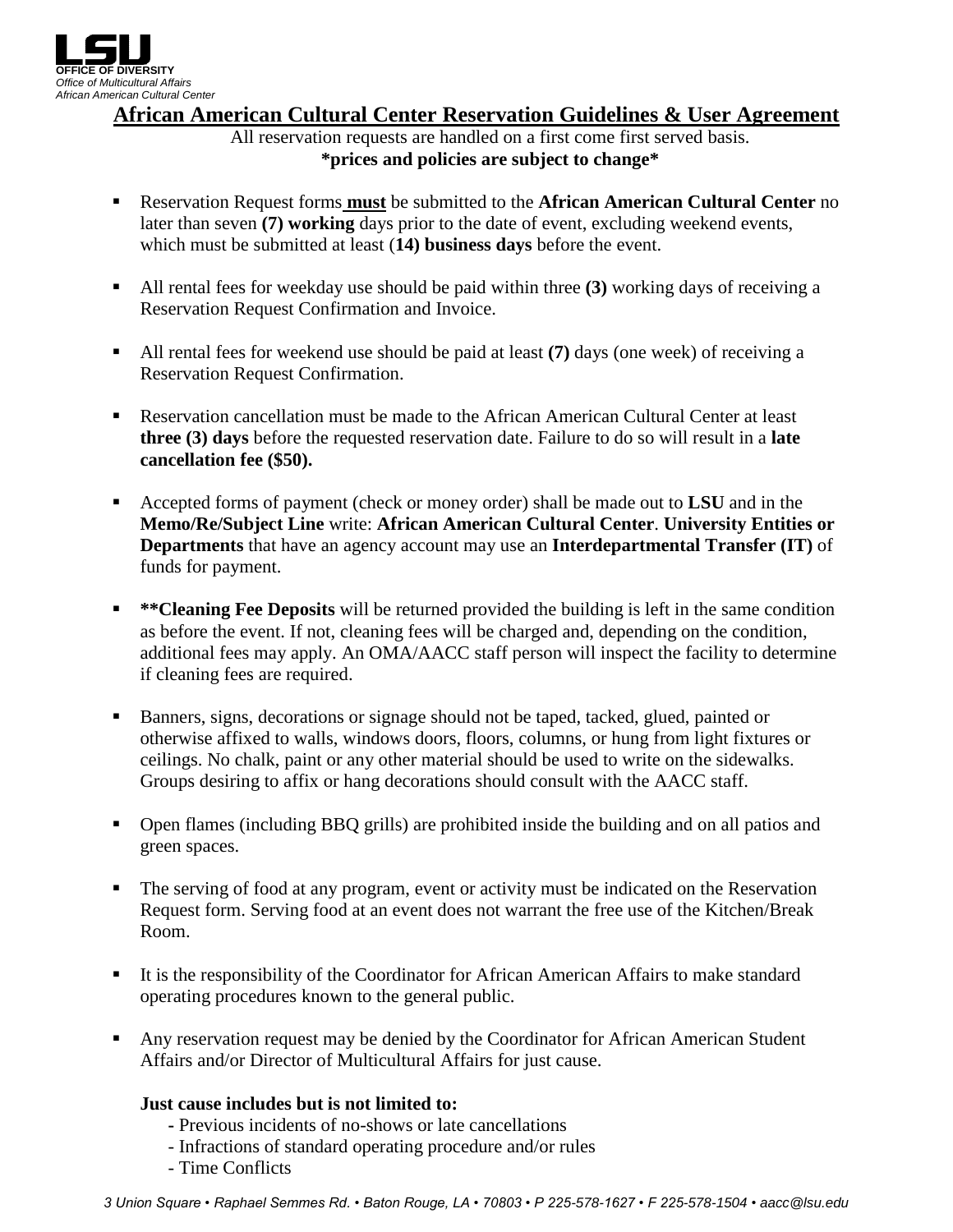

### **Requester/Renter Agreement**

1. To pay LSU AACC for its use of LSU FACILITIES, services and materials as provided herein.

 2. To pay LSU AACC for all and any damage (normal wear and tear excepted) to LSU FACILITIES and premises caused or contributed to by REQUESTER, its officers, employees, agents, contractors, members, guests or invitees.

4. All trash, debris and other waste materials remaining on LSU property as a result of this EVENT not removed from LSU property at the conclusion of activities at LSU by REQUESTER may be removed by LSU at the expense of REQUESTER which shall be reimbursed by REQUESTER within Ten (10) days of invoicing for any costs LSU incurs there for.

6. That should EVENT involve the providing of food services that only food caterers licensed through the LSU Office of Purchasing shall be permitted to cater within LSU FACILITIES unless otherwise agreed by LSU in writing.

7. That should EVENT involve the serving of alcoholic beverages, REQUESTER shall do so only in accordance with LSU policy.

8. That, if applicable, installation of banners, signs and other erection of structures or digging involving LSU FACILITIES and premises require the review and prior written approval of the LSU Office of Multicultural Affairs and African American Cultural Center.

12. That all security services shall be under the supervision of the LSU Police Department.

13. That, if applicable, all traffic and parking control on LSU streets shall be under the supervision of the LSU Office of Parking, Traffic and Transportation and REQUESTER employees, participants and visitors shall comply with LSU Traffic and Parking Regulations including the payment of any applicable fees for the registration or parking of vehicles.

14. That REQUESTER shall neither state nor imply, either directly or indirectly, that REQUESTER, or its activities, other than pursuant to exercise of this Agreement, are supported, endorsed or sponsored by LSU AACC and, upon the direction of LSU shall issue express written disclaimers to that effect.

**I hereby acknowledge that I have read and understand the guidelines and reservation policies of the LSU African American Cultural Center and agree to adhere to all policies and procedures therein.**

\_\_\_\_\_\_\_\_\_\_\_\_\_\_\_\_\_\_\_\_\_\_\_\_\_\_\_\_\_ \_\_\_\_\_\_\_\_\_\_\_\_\_\_\_\_\_\_\_\_\_\_\_\_\_\_\_\_ \_\_\_\_\_\_\_\_\_

SIGNATURE PRINTED NAME DATE